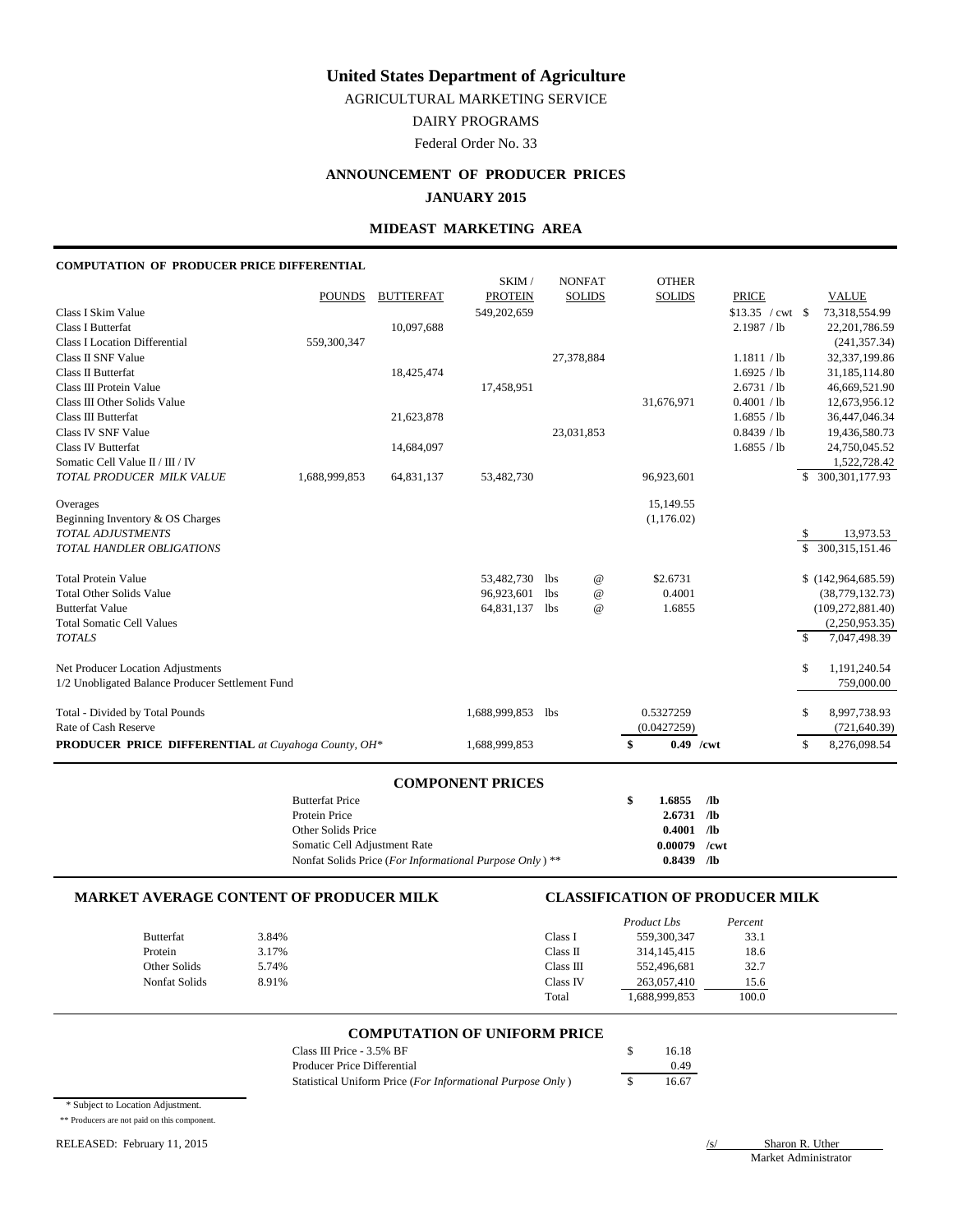AGRICULTURAL MARKETING SERVICE

# DAIRY PROGRAMS

Federal Order No. 33

# **ANNOUNCEMENT OF PRODUCER PRICES FEBRUARY 2015**

#### **MIDEAST MARKETING AREA**

#### **COMPUTATION OF PRODUCER PRICE DIFFERENTIAL**

|                                                            |               |                  | SKIM/          |            | <b>NONFAT</b>   | <b>OTHER</b>      |                     |             |                    |
|------------------------------------------------------------|---------------|------------------|----------------|------------|-----------------|-------------------|---------------------|-------------|--------------------|
|                                                            | <b>POUNDS</b> | <b>BUTTERFAT</b> | <b>PROTEIN</b> |            | <b>SOLIDS</b>   | <b>SOLIDS</b>     | <b>PRICE</b>        |             | <b>VALUE</b>       |
| Class I Skim Value                                         |               |                  | 484,704,325    |            |                 |                   | $$12.76$ / cwt \ \$ |             | 61,848,271.90      |
| <b>Class I Butterfat</b>                                   |               | 9,054,541        |                |            |                 |                   | 1.6919 / lb         |             | 15,319,377.93      |
| <b>Class I Location Differential</b>                       | 493,758,866   |                  |                |            |                 |                   |                     |             | (196, 729.19)      |
| Class II SNF Value                                         |               |                  |                |            | 26,568,994      |                   | 0.9267 / lb         |             | 24,621,486.74      |
| Class II Butterfat                                         |               | 17,185,369       |                |            |                 |                   | 1.8366 / lb         |             | 31,562,648.74      |
| Class III Protein Value                                    |               |                  | 16,202,003     |            |                 |                   | 2.4051 / lb         |             | 38,967,437.42      |
| Class III Other Solids Value                               |               |                  |                |            |                 | 29,354,289        | 0.3273 / lb         |             | 9,607,658.80       |
| Class III Butterfat                                        |               | 20,031,396       |                |            |                 |                   | 1.8296 / lb         |             | 36,649,442.11      |
| Class IV SNF Value                                         |               |                  |                |            | 22,908,101      |                   | 0.8544 / lb         |             | 19,572,681.53      |
| <b>Class IV Butterfat</b>                                  |               | 14,204,776       |                |            |                 |                   | 1.8296 / lb         |             | 25,989,058.17      |
| Somatic Cell Value II / III / IV                           |               |                  |                |            |                 |                   |                     |             | 1,383,406.87       |
| TOTAL PRODUCER MILK VALUE                                  | 1,570,799,869 | 60,476,082       | 49,808,307     |            |                 | 90,128,212        |                     |             | \$265,324,741.02   |
| Overages                                                   |               |                  |                |            |                 | 80,593.98         |                     |             |                    |
| Beginning Inventory & OS Charges                           |               |                  |                |            |                 | 99,820.73         |                     |             |                    |
| <b>TOTAL ADJUSTMENTS</b>                                   |               |                  |                |            |                 |                   |                     | \$          | 180,414.71         |
| <b>TOTAL HANDLER OBLIGATIONS</b>                           |               |                  |                |            |                 |                   |                     |             | \$265,505,155.73   |
| <b>Total Protein Value</b>                                 |               |                  | 49,808,307     | <b>lbs</b> | $^{\copyright}$ | \$2.4051          |                     |             | \$(119,793,959.16) |
| <b>Total Other Solids Value</b>                            |               |                  | 90,128,212     | <b>lbs</b> | $^{\copyright}$ | 0.3273            |                     |             | (29, 498, 963.81)  |
| <b>Butterfat Value</b>                                     |               |                  | 60,476,082     | <b>lbs</b> | $^{\copyright}$ | 1.8296            |                     |             | (110, 647, 039.62) |
| <b>Total Somatic Cell Values</b>                           |               |                  |                |            |                 |                   |                     |             | (2,002,314.71)     |
| <b>TOTALS</b>                                              |               |                  |                |            |                 |                   |                     | $\mathbf S$ | 3,562,878.43       |
| Net Producer Location Adjustments                          |               |                  |                |            |                 |                   |                     | S           | 1,224,192.82       |
| 1/2 Unobligated Balance Producer Settlement Fund           |               |                  |                |            |                 |                   |                     |             | 764,000.00         |
| Total - Divided by Total Pounds                            |               |                  | 1,570,799,869  | lbs        |                 | 0.3533914         |                     | S           | 5,551,071.25       |
| Rate of Cash Reserve                                       |               |                  |                |            |                 | (0.0433914)       |                     |             | (681, 592.05)      |
| <b>PRODUCER PRICE DIFFERENTIAL</b> at Cuyahoga County, OH* |               |                  | 1,570,799,869  |            |                 | $0.31$ /cwt<br>\$ |                     | \$          | 4,869,479.20       |

## **COMPONENT PRICES**

| <b>Butterfat Price</b>                                  | 1.8296         | /lb |
|---------------------------------------------------------|----------------|-----|
| Protein Price                                           | $2.4051$ /lb   |     |
| Other Solids Price                                      | $0.3273$ /lb   |     |
| Somatic Cell Adjustment Rate                            | $0.00077$ /cwt |     |
| Nonfat Solids Price (For Informational Purpose Only) ** | 0.8544         | /lb |

### **MARKET AVERAGE CONTENT OF PRODUCER MILK CLASSIFICATION OF PRODUCER MILK**

|                  |       |           | Product Lbs   | Percent |
|------------------|-------|-----------|---------------|---------|
| <b>Butterfat</b> | 3.85% | Class I   | 493,758,866   | 31.4    |
| Protein          | 3.17% | Class II  | 303,881,918   | 19.3    |
| Other Solids     | 5.74% | Class III | 512,034,988   | 32.6    |
| Nonfat Solids    | 8.91% | Class IV  | 261.124.097   | 16.7    |
|                  |       | Total     | 1,570,799,869 | 100.0   |

## **COMPUTATION OF UNIFORM PRICE**

| Class III Price - 3.5% BF                                  | 15.46 |
|------------------------------------------------------------|-------|
| Producer Price Differential                                | 0.31  |
| Statistical Uniform Price (For Informational Purpose Only) | 15.77 |

\* Subject to Location Adjustment.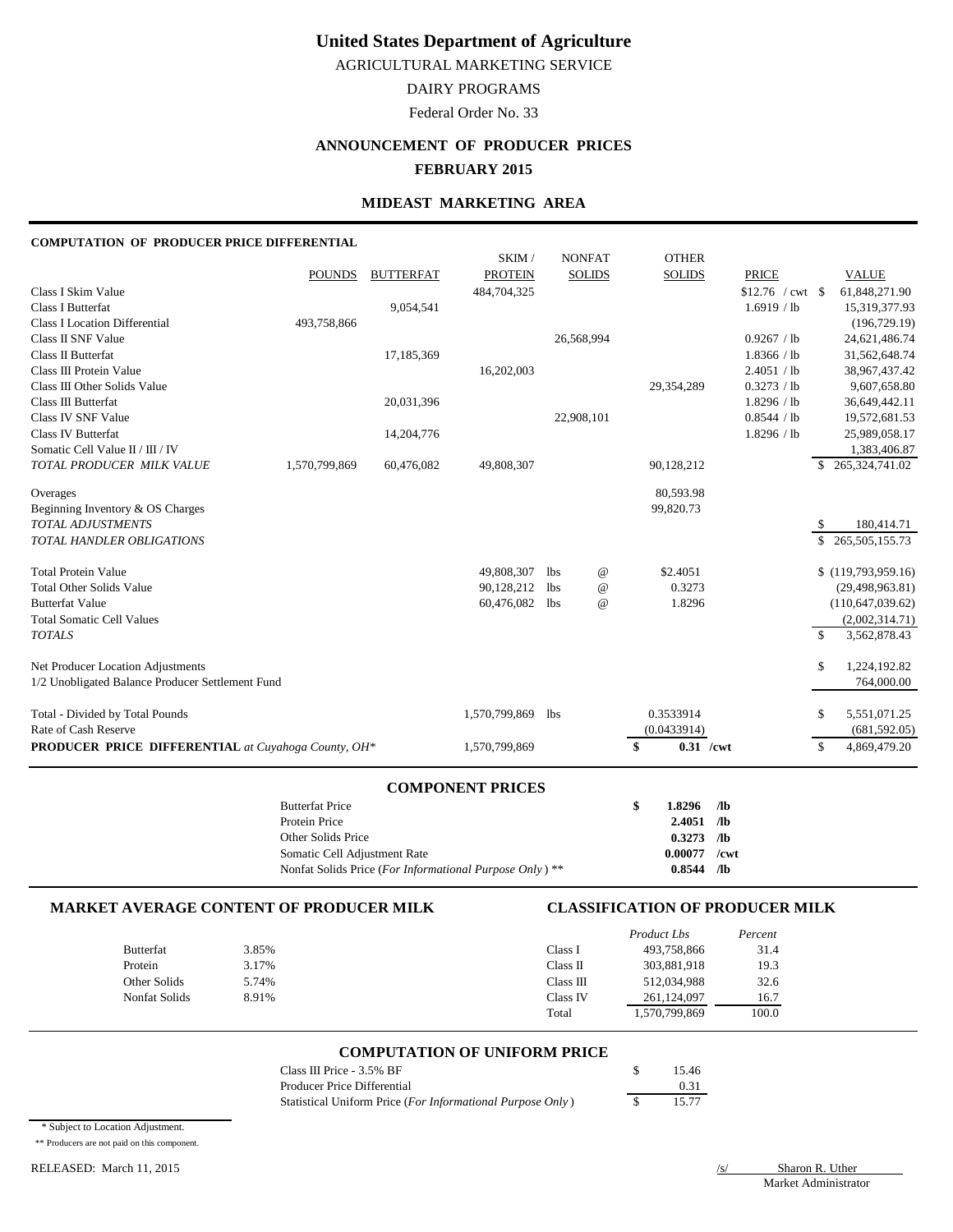AGRICULTURAL MARKETING SERVICE

DAIRY PROGRAMS

Federal Order No. 33

# **ANNOUNCEMENT OF PRODUCER PRICES MARCH 2015**

## **MIDEAST MARKETING AREA**

## **COMPUTATION OF PRODUCER PRICE DIFFERENTIAL**

|                                                     |               |                  | SKIM/          | <b>NONFAT</b>                    | <b>OTHER</b>       |                    |                    |
|-----------------------------------------------------|---------------|------------------|----------------|----------------------------------|--------------------|--------------------|--------------------|
|                                                     |               | POUNDS BUTTERFAT | <b>PROTEIN</b> | <b>SOLIDS</b>                    | <b>SOLIDS</b>      | <b>PRICE</b>       | <b>VALUE</b>       |
| Class I Skim Value                                  |               |                  | 519,206,452    |                                  |                    | $$11.59$ / cwt \\$ | 60,176,027.80      |
| Class I Butterfat                                   |               | 9,462,514        |                |                                  |                    | 1.8208 / lb        | 17,229,345.49      |
| Class I Location Differential                       | 528,668,966   |                  |                |                                  |                    |                    | (219, 044.70)      |
| Class II SNF Value                                  |               |                  |                | 29,214,452                       |                    | 0.9233 / lb        | 26,973,703.52      |
| Class II Butterfat                                  |               | 20,240,071       |                |                                  |                    | 1.8514 / lb        | 37,472,467.48      |
| Class III Protein Value                             |               |                  | 12,839,308     |                                  |                    | 2.4875 / lb        | 31,937,778.70      |
| Class III Other Solids Value                        |               |                  |                |                                  | 23,403,892         | 0.2918 / lb        | 6,829,255.67       |
| Class III Butterfat                                 |               | 16,006,215       |                |                                  |                    | 1.8444 / lb        | 29,521,862.96      |
| Class IV SNF Value                                  |               |                  |                | 25,013,399                       |                    | 0.8454 / lb        | 21,146,327.53      |
| Class IV Butterfat                                  |               | 13,672,222       |                |                                  |                    | 1.8444 / lb        | 25,217,046.22      |
| Somatic Cell Value II / III / IV                    |               |                  |                |                                  |                    |                    | 1,304,150.92       |
| TOTAL PRODUCER MILK VALUE                           | 1,559,653,703 | 59,381,022       | 48,954,504     |                                  | 89,330,563         |                    | \$257,588,921.59   |
| Overages                                            |               |                  |                |                                  | 120,993.54         |                    |                    |
| Beginning Inventory & OS Charges                    |               |                  |                |                                  | 52,968.69          |                    |                    |
| TOTAL ADJUSTMENTS                                   |               |                  |                |                                  |                    |                    | 173,962.23         |
| TOTAL HANDLER OBLIGATIONS                           |               |                  |                |                                  |                    |                    | \$257,762,883.82   |
|                                                     |               |                  |                |                                  |                    |                    |                    |
| <b>Total Protein Value</b>                          |               |                  | 48,954,504     | $\mathcal{a}$<br>lbs             | \$2.4875           |                    | (121, 774, 328.76) |
| <b>Total Other Solids Value</b>                     |               |                  | 89,330,563     | $\mathcal{a}$<br>1 <sub>bs</sub> | 0.2918             |                    | (26,066,658.28)    |
| <b>Butterfat Value</b>                              |               |                  | 59,381,022     | $\mathcal{a}$<br>lbs             | 1.8444             |                    | (109, 522, 357.00) |
| <b>Total Somatic Cell Values</b>                    |               |                  |                |                                  |                    |                    | (1,956,656.78)     |
| <b>TOTALS</b>                                       |               |                  |                |                                  |                    | S                  | (1,557,117.00)     |
| Net Producer Location Adjustments                   |               |                  |                |                                  |                    | S                  | 1,043,708.57       |
| 1/2 Unobligated Balance Producer Settlement Fund    |               |                  |                |                                  |                    |                    | 720,000.00         |
|                                                     |               |                  |                |                                  |                    |                    |                    |
| Total - Divided by Total Pounds                     |               |                  | 1,559,653,703  | lbs                              | 0.0132460          | \$                 | 206,591.57         |
| Rate of Cash Reserve                                |               |                  |                |                                  | (0.0432460)        |                    | (674, 487.84)      |
| PRODUCER PRICE DIFFERENTIAL at Cuvahoga County, OH* |               |                  | 1,559,653,703  |                                  | $(0.03)$ /cwt<br>S | \$                 | (467, 896.27)      |

#### **COMPONENT PRICES**

| <b>Butterfat Price</b>                                             | s | 1.8444       | /1 <sub>b</sub> |
|--------------------------------------------------------------------|---|--------------|-----------------|
| Protein Price                                                      |   | $2.4875$ /lb |                 |
| Other Solids Price                                                 |   | $0.2918$ /lb |                 |
| Somatic Cell Adjustment Rate                                       |   | 0.00079      | /cwt            |
| Nonfat Solids Price (For Informational Purpose Only) <sup>**</sup> |   | $0.8454$ /lb |                 |

#### **MARKET AVERAGE CONTENT OF PRODUCER MILK CLASSIFICATION OF PRODUCER MILK**

|               |       |           | Product Lbs   | Percent |
|---------------|-------|-----------|---------------|---------|
| Butterfat     | 3.81% | Class I   | 528,668,966   | 33.9    |
| Protein       | 3.14% | Class II  | 337, 262, 774 | 21.6    |
| Other Solids  | 5.73% | Class III | 409.023.670   | 26.2    |
| Nonfat Solids | 8.87% | Class IV  | 284,698,293   | 18.3    |
|               |       | Total     | 1,559,653,703 | 100.0   |

### **COMPUTATION OF UNIFORM PRICE**

| Class III Price - 3.5% BF                                  | 15.56  |
|------------------------------------------------------------|--------|
| Producer Price Differential                                | (0.03) |
| Statistical Uniform Price (For Informational Purpose Only) | 15.53  |

\* Subject to Location Adjustment.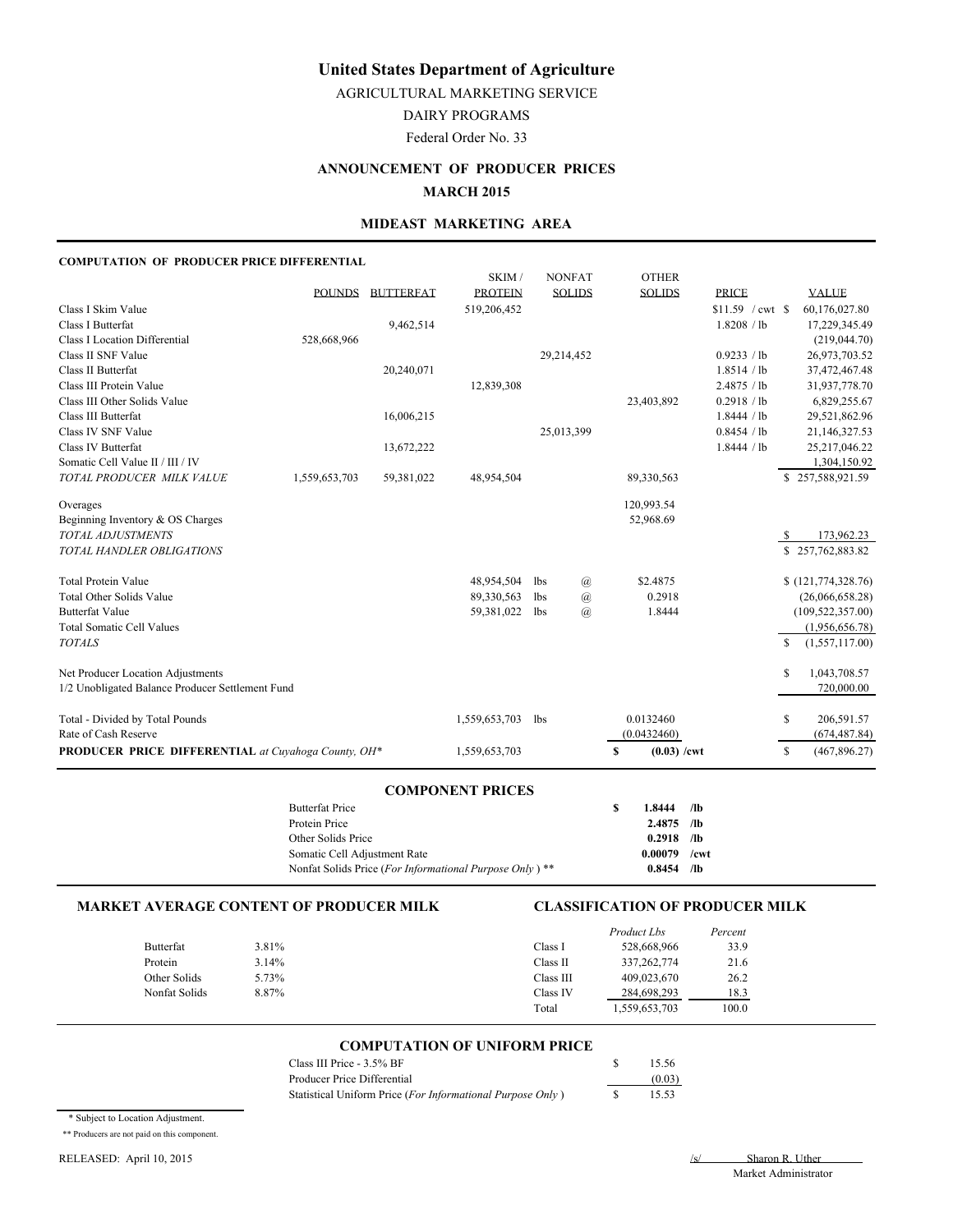AGRICULTURAL MARKETING SERVICE

DAIRY PROGRAMS

Federal Order No. 33

## **ANNOUNCEMENT OF PRODUCER PRICES**

#### **APRIL 2015**

#### **MIDEAST MARKETING AREA**

#### **COMPUTATION OF PRODUCER PRICE DIFFERENTIAL**

|                                                            |               |                  | SKIM/          |            | <b>NONFAT</b>   | <b>OTHER</b>        |                          |               |                    |
|------------------------------------------------------------|---------------|------------------|----------------|------------|-----------------|---------------------|--------------------------|---------------|--------------------|
|                                                            | <b>POUNDS</b> | <b>BUTTERFAT</b> | <b>PROTEIN</b> |            | <b>SOLIDS</b>   | <b>SOLIDS</b>       | <b>PRICE</b>             |               | <b>VALUE</b>       |
| Class I Skim Value                                         |               |                  | 502,240,882    |            |                 |                     | $$11.37 / \text{cwt } $$ |               | 57,104,788.29      |
| <b>Class I Butterfat</b>                                   |               | 9,149,693        |                |            |                 |                     | 1.8642 / lb              |               | 17,056,857.68      |
| <b>Class I Location Differential</b>                       | 511,390,575   |                  |                |            |                 |                     |                          |               | (207,996.60)       |
| Class II SNF Value                                         |               |                  |                |            | 28,318,980      |                     | 0.9589 / lb              |               | 27,155,069.90      |
| Class II Butterfat                                         |               | 19,836,525       |                |            |                 |                     | 1.9010 / lb              |               | 37,709,234.02      |
| Class III Protein Value                                    |               |                  | 11,735,561     |            |                 |                     | 2.5551 / lb              |               | 29,985,531.92      |
| Class III Other Solids Value                               |               |                  |                |            |                 | 21,813,579          | 0.2698 / lb              |               | 5,885,303.61       |
| Class III Butterfat                                        |               | 14,069,249       |                |            |                 |                     | 1.8940 / lb              |               | 26,647,157.62      |
| <b>Class IV SNF Value</b>                                  |               |                  |                |            | 23,793,754      |                     | 0.7926 / lb              |               | 18,858,929.44      |
| <b>Class IV Butterfat</b>                                  |               | 12,456,129       |                |            |                 |                     | 1.8940 / lb              |               | 23,591,908.33      |
| Somatic Cell Value II / III / IV                           |               |                  |                |            |                 |                     |                          |               | 1,356,821.96       |
| TOTAL PRODUCER MILK VALUE                                  | 1,492,597,435 | 55,511,596       | 46,025,958     |            |                 | 85,580,867          |                          |               | \$245,143,606.17   |
| Overages                                                   |               |                  |                |            |                 | 3,620.03            |                          |               |                    |
| Beginning Inventory & OS Charges                           |               |                  |                |            |                 | 41,661.19           |                          |               |                    |
| TOTAL ADJUSTMENTS                                          |               |                  |                |            |                 |                     |                          | \$            | 45,281.22          |
| <b>TOTAL HANDLER OBLIGATIONS</b>                           |               |                  |                |            |                 |                     |                          | \$            | 245,188,887.39     |
| <b>Total Protein Value</b>                                 |               |                  | 46,025,958     | <b>lbs</b> | $^{\copyright}$ | \$2.5551            |                          |               | \$(117,600,925.27) |
| <b>Total Other Solids Value</b>                            |               |                  | 85,580,867     | <b>lbs</b> | $^{\copyright}$ | 0.2698              |                          |               | (23,089,717.97)    |
| <b>Butterfat Value</b>                                     |               |                  | 55,511,596     | <b>lbs</b> | $^{\copyright}$ | 1.8940              |                          |               | (105, 138, 962.84) |
| <b>Total Somatic Cell Values</b>                           |               |                  |                |            |                 |                     |                          |               | (2,031,827.46)     |
| <b>TOTALS</b>                                              |               |                  |                |            |                 |                     |                          | $\mathcal{S}$ | (2,672,546.15)     |
| Net Producer Location Adjustments                          |               |                  |                |            |                 |                     |                          | \$            | 996,428.44         |
| 1/2 Unobligated Balance Producer Settlement Fund           |               |                  |                |            |                 |                     |                          |               | 712,000.00         |
| Total - Divided by Total Pounds                            |               |                  | 1,492,597,435  | lbs        |                 | (0.0645933)         |                          | S             | (964, 117.71)      |
| Rate of Cash Reserve                                       |               |                  |                |            |                 | (0.0454067)         |                          |               | (677, 739.24)      |
| <b>PRODUCER PRICE DIFFERENTIAL</b> at Cuyahoga County, OH* |               |                  | 1,492,597,435  |            |                 | \$<br>$(0.11)$ /cwt |                          | $\mathbb{S}$  | (1,641,856.95)     |
|                                                            |               |                  |                |            |                 |                     |                          |               |                    |

## **COMPONENT PRICES**

| <b>Butterfat Price</b>                                  | $1.8940$ /lb   |  |
|---------------------------------------------------------|----------------|--|
| Protein Price                                           | $2.5551$ /lb   |  |
| Other Solids Price                                      | $0.2698$ /lb   |  |
| Somatic Cell Adjustment Rate                            | $0.00081$ /cwt |  |
| Nonfat Solids Price (For Informational Purpose Only) ** | $0.7926$ /lb   |  |

## **MARKET AVERAGE CONTENT OF PRODUCER MILK CLASSIFICATION OF PRODUCER MILK**

|                  |       |           | Product Lbs | Percent |
|------------------|-------|-----------|-------------|---------|
| <b>Butterfat</b> | 3.72% | Class I   | 511,390,575 | 34.3    |
| Protein          | 3.08% | Class II  | 329,148,930 | 22.1    |
| Other Solids     | 5.73% | Class III | 380,228,115 | 25.5    |
| Nonfat Solids    | 8.81% | Class IV  | 271,829,815 | 18.1    |
|                  |       | Total     | 492,597,435 | 100.0   |

## **COMPUTATION OF UNIFORM PRICE**

| Class III Price - $3.5\%$ BF                               | 15.81  |
|------------------------------------------------------------|--------|
| Producer Price Differential                                | (0.11) |
| Statistical Uniform Price (For Informational Purpose Only) | 15.70  |

\* Subject to Location Adjustment.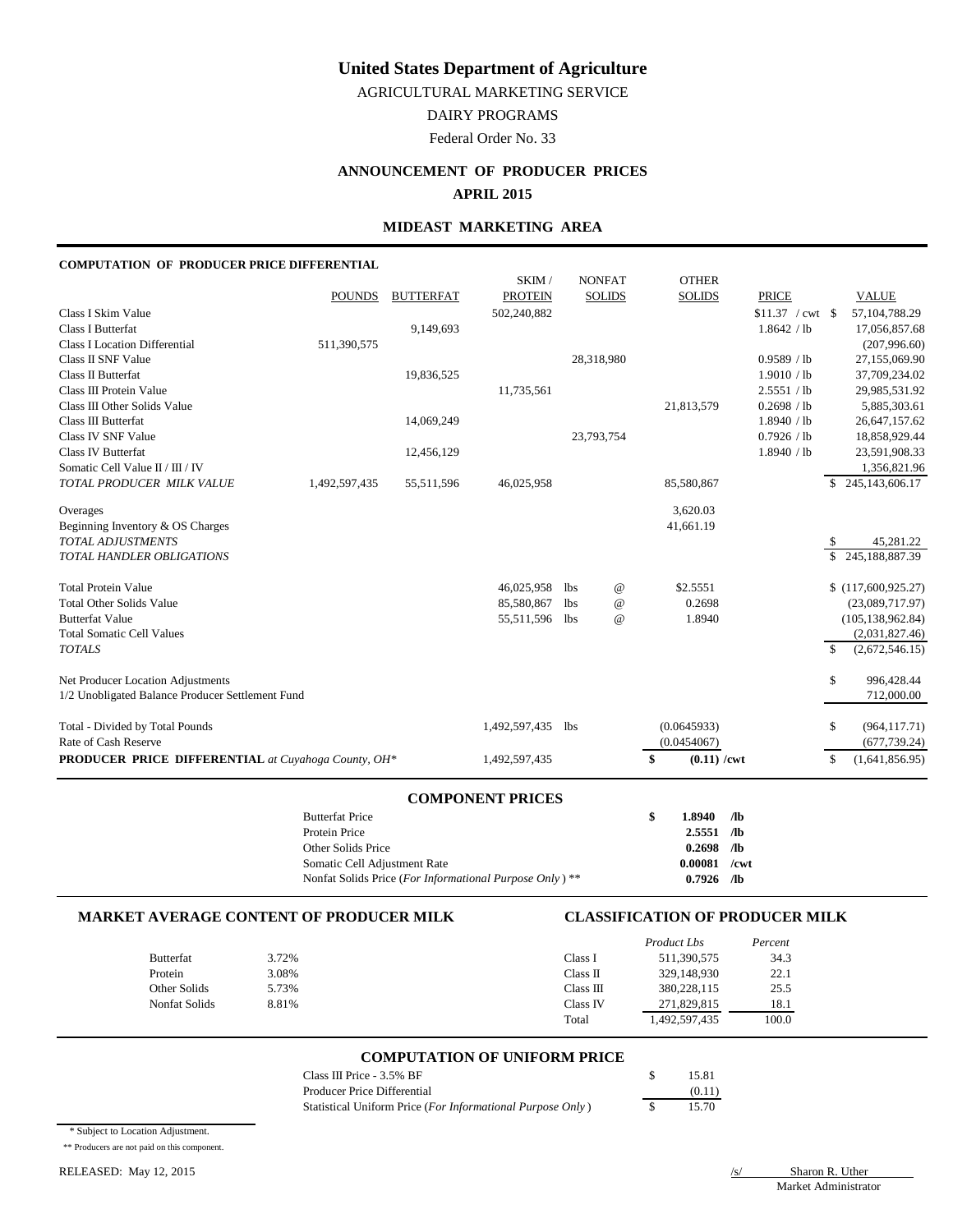AGRICULTURAL MARKETING SERVICE

# DAIRY PROGRAMS

Federal Order No. 33

# **ANNOUNCEMENT OF PRODUCER PRICES**

**MAY 2015**

## **MIDEAST MARKETING AREA**

#### **COMPUTATION OF PRODUCER PRICE DIFFERENTIAL**

|                                                            |               |                  | SKIM/          | <b>NONFAT</b> | <b>OTHER</b>              |                    |                                |
|------------------------------------------------------------|---------------|------------------|----------------|---------------|---------------------------|--------------------|--------------------------------|
|                                                            | <b>POUNDS</b> | <b>BUTTERFAT</b> | <b>PROTEIN</b> | <b>SOLIDS</b> | <b>SOLIDS</b>             | <b>PRICE</b>       | <b>VALUE</b>                   |
| Class I Skim Value                                         |               |                  | 492,300,121    |               |                           | $$11.52$ / cwt \\$ | 56,712,973.92                  |
| <b>Class I Butterfat</b>                                   |               | 9,098,950        |                |               |                           | 1.9172 / lb        | 17,444,506.94                  |
| Class I Location Differential                              | 501,399,071   |                  |                |               |                           |                    | (214, 128.01)                  |
| Class II SNF Value                                         |               |                  |                | 28,822,308    |                           | 0.8722 / lb        | 25,138,817.03                  |
| Class II Butterfat                                         |               | 21,376,213       |                |               |                           | 2.0669 / lb        | 44,182,494.68                  |
| Class III Protein Value                                    |               |                  | 9,634,613      |               |                           | 2.5206 / lb        | 24, 285, 005.52                |
| Class III Other Solids Value                               |               |                  |                |               | 18,234,559                | 0.2533 / lb        | 4,618,813.79                   |
| Class III Butterfat                                        |               | 10,828,356       |                |               |                           | 2.0599 / lb        | 22,305,330.55                  |
| Class IV SNF Value                                         |               |                  |                | 28,990,084    |                           | 0.7708 / lb        | 22,345,556.72                  |
| <b>Class IV Butterfat</b>                                  |               | 12,896,860       |                |               |                           | 2.0599 / lb        | 26,566,241.92                  |
| Somatic Cell Value II / III / IV                           |               |                  |                |               |                           |                    | 1,414,585.19                   |
| TOTAL PRODUCER MILK VALUE                                  | 1,486,636,927 | 54,200,379       | 45,111,447     |               | 85,387,623                |                    | \$244,800,198.25               |
| Overages                                                   |               |                  |                |               | 14,998.38                 |                    |                                |
| Beginning Inventory & OS Charges                           |               |                  |                |               | 57,278.25                 |                    |                                |
| <b>TOTAL ADJUSTMENTS</b>                                   |               |                  |                |               |                           |                    | 72,276.63                      |
| TOTAL HANDLER OBLIGATIONS                                  |               |                  |                |               |                           |                    | $\overline{\$}$ 244,872,474.88 |
| <b>Total Protein Value</b>                                 |               |                  | 45,111,447     | lbs           | \$2.5206<br>@             |                    | \$(113,707,913.31)             |
| <b>Total Other Solids Value</b>                            |               |                  | 85,387,623     | lbs           | 0.2533<br>$^{\copyright}$ |                    | (21,628,684.92)                |
| <b>Butterfat Value</b>                                     |               |                  | 54,200,379     | lbs           | $^{\copyright}$<br>2.0599 |                    | (111, 647, 360.68)             |
| <b>Total Somatic Cell Values</b>                           |               |                  |                |               |                           |                    | (2,105,649.85)                 |
| <b>TOTALS</b>                                              |               |                  |                |               |                           |                    | $\mathbf S$<br>(4,217,133.88)  |
| Net Producer Location Adjustments                          |               |                  |                |               |                           |                    | \$<br>999,606.71               |
| 1/2 Unobligated Balance Producer Settlement Fund           |               |                  |                |               |                           |                    | 695,000.00                     |
| Total - Divided by Total Pounds                            |               |                  | 1,486,636,927  | <b>lbs</b>    | (0.1696801)               |                    | \$<br>(2,522,527.17)           |
| Rate of Cash Reserve                                       |               |                  |                |               | (0.0403199)               |                    | (599, 410.52)                  |
| <b>PRODUCER PRICE DIFFERENTIAL</b> at Cuyahoga County, OH* |               |                  | 1,486,636,927  |               | \$<br>$(0.21)$ /cwt       |                    | (3,121,937.69)<br>\$           |
|                                                            |               |                  |                |               |                           |                    |                                |

## **COMPONENT PRICES**

| <b>Butterfat Price</b>                                  | 2.0599         | - /lb |
|---------------------------------------------------------|----------------|-------|
| Protein Price                                           | 2.5206         | /lb   |
| Other Solids Price                                      | 0.2533         | - /lb |
| Somatic Cell Adjustment Rate                            | $0.00083$ /cwt |       |
| Nonfat Solids Price (For Informational Purpose Only) ** | 0.7708         | /lb   |

## **MARKET AVERAGE CONTENT OF PRODUCER MILK CLASSIFICATION OF PRODUCER MILK**

|                  |       |           | Product Lbs   | Percent |
|------------------|-------|-----------|---------------|---------|
| <b>Butterfat</b> | 3.65% | Class I   | 501,399,071   | 33.7    |
| Protein          | 3.03% | Class II  | 337,925,731   | 22.7    |
| Other Solids     | 5.74% | Class III | 316, 241, 315 | 21.3    |
| Nonfat Solids    | 8.77% | Class IV  | 331,070,810   | 22.3    |
|                  |       | Total     | 1,486,636,927 | 100.0   |

## **COMPUTATION OF UNIFORM PRICE**

| Class III Price - $3.5\%$ BF                               | 16.19  |
|------------------------------------------------------------|--------|
| Producer Price Differential                                | (0.21) |
| Statistical Uniform Price (For Informational Purpose Only) | 15.98  |

\* Subject to Location Adjustment.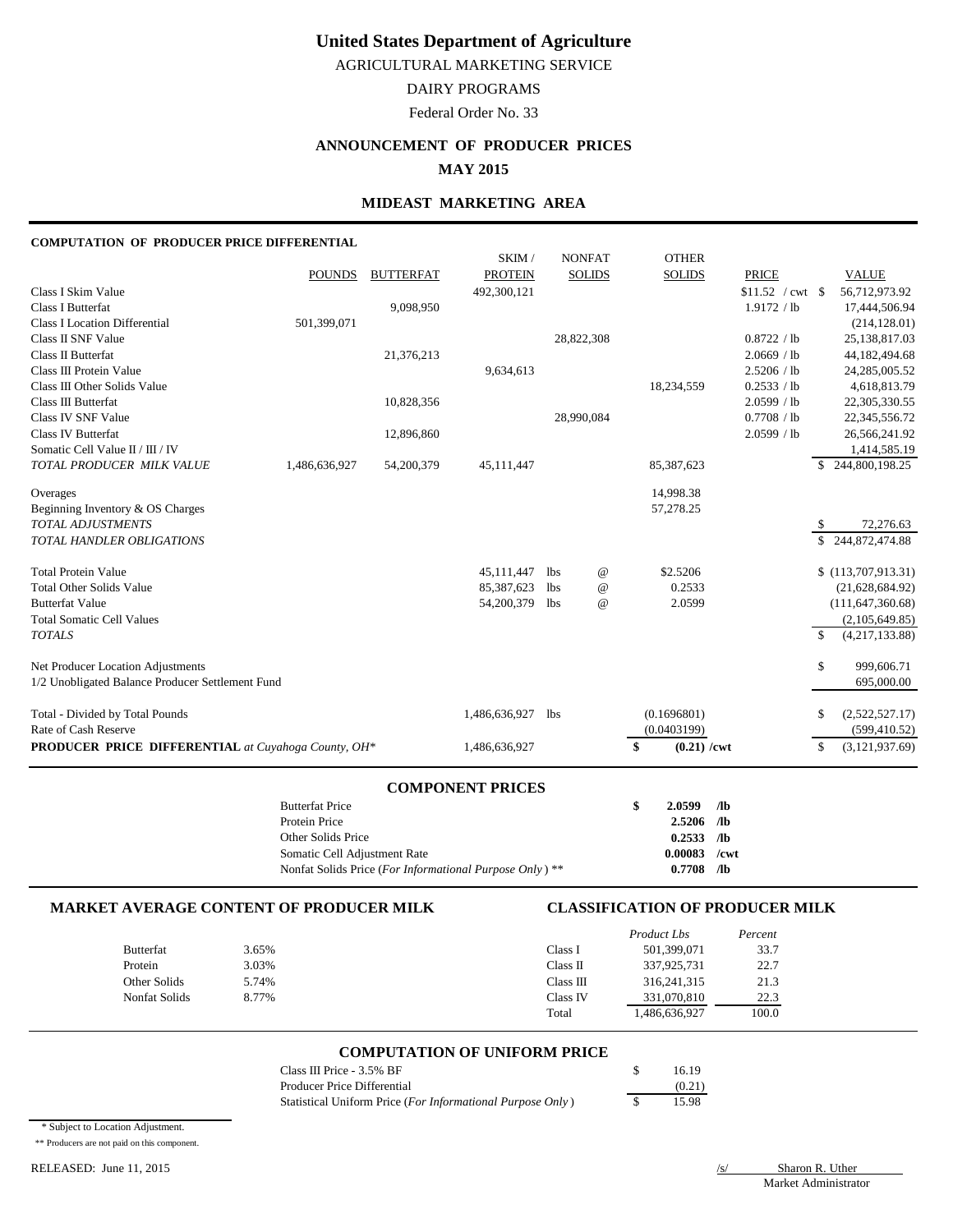AGRICULTURAL MARKETING SERVICE

# DAIRY PROGRAMS

Federal Order No. 33

# **ANNOUNCEMENT OF PRODUCER PRICES**

**JUNE 2015**

### **MIDEAST MARKETING AREA**

#### **COMPUTATION OF PRODUCER PRICE DIFFERENTIAL**

|                                                            |               |                  | SKIM/          |     | <b>NONFAT</b>   | <b>OTHER</b>        |                    |             |                    |
|------------------------------------------------------------|---------------|------------------|----------------|-----|-----------------|---------------------|--------------------|-------------|--------------------|
|                                                            | <b>POUNDS</b> | <b>BUTTERFAT</b> | <b>PROTEIN</b> |     | <b>SOLIDS</b>   | <b>SOLIDS</b>       | <b>PRICE</b>       |             | <b>VALUE</b>       |
| Class I Skim Value                                         |               |                  | 475,408,051    |     |                 |                     | $$11.37$ / cwt \\$ |             | 54,053,895.39      |
| <b>Class I Butterfat</b>                                   |               | 9,240,489        |                |     |                 |                     | 2.0481 / lb        |             | 18,925,445.52      |
| <b>Class I Location Differential</b>                       | 484,648,540   |                  |                |     |                 |                     |                    |             | (207, 552.65)      |
| Class II SNF Value                                         |               |                  |                |     | 29,719,662      |                     | 0.8511 / lb        |             | 25, 294, 404. 33   |
| Class II Butterfat                                         |               | 22,160,091       |                |     |                 |                     | 2.1081 / lb        |             | 46,715,687.87      |
| Class III Protein Value                                    |               |                  | 9,964,137      |     |                 |                     | 2.6915 / lb        |             | 26,818,474.76      |
| Class III Other Solids Value                               |               |                  |                |     |                 | 19,138,041          | 0.2322 / lb        |             | 4,443,853.15       |
| Class III Butterfat                                        |               | 10,897,345       |                |     |                 |                     | 2.1011 / lb        |             | 22,896,411.60      |
| Class IV SNF Value                                         |               |                  |                |     | 23,614,726      |                     | 0.7529 / lb        |             | 17,779,527.24      |
| <b>Class IV Butterfat</b>                                  |               | 9,133,661        |                |     |                 |                     | 2.1011 / lb        |             | 19,190,735.12      |
| Somatic Cell Value II / III / IV                           |               |                  |                |     |                 |                     |                    |             | 1,306,499.18       |
| TOTAL PRODUCER MILK VALUE                                  | 1,434,365,321 | 51,431,586       | 42,977,043     |     |                 | 82,592,903          |                    |             | \$237,217,381.51   |
| Overages                                                   |               |                  |                |     |                 | 682.41              |                    |             |                    |
| Beginning Inventory & OS Charges                           |               |                  |                |     |                 | 159,350.31          |                    |             |                    |
| <b>TOTAL ADJUSTMENTS</b>                                   |               |                  |                |     |                 |                     |                    | \$.         | 160,032.72         |
| TOTAL HANDLER OBLIGATIONS                                  |               |                  |                |     |                 |                     |                    |             | \$237,377,414.23   |
| <b>Total Protein Value</b>                                 |               |                  | 42,977,043     | lbs | @               | \$2.6915            |                    |             | \$(115,672,711.24) |
| <b>Total Other Solids Value</b>                            |               |                  | 82,592,903     | lbs | $^{\copyright}$ | 0.2322              |                    |             | (19, 178, 072.05)  |
| <b>Butterfat Value</b>                                     |               |                  | 51,431,586     | lbs | $\omega$        | 2.1011              |                    |             | (108,062,905.38)   |
| <b>Total Somatic Cell Values</b>                           |               |                  |                |     |                 |                     |                    |             | (1,936,716.34)     |
| <b>TOTALS</b>                                              |               |                  |                |     |                 |                     |                    | $\mathbf S$ | (7,472,990.78)     |
| Net Producer Location Adjustments                          |               |                  |                |     |                 |                     |                    | \$          | 916,894.72         |
| 1/2 Unobligated Balance Producer Settlement Fund           |               |                  |                |     |                 |                     |                    |             | 643,000.00         |
| Total - Divided by Total Pounds                            |               |                  | 1,434,365,321  | lbs |                 | (0.4122448)         |                    | S           | (5,913,096.06)     |
| Rate of Cash Reserve                                       |               |                  |                |     |                 | (0.0477552)         |                    |             | (684, 984.03)      |
| <b>PRODUCER PRICE DIFFERENTIAL</b> at Cuyahoga County, OH* |               |                  | 1,434,365,321  |     |                 | $(0.46)$ /cwt<br>\$ |                    | \$          | (6,598,080.09)     |

## **COMPONENT PRICES**

| <b>Butterfat Price</b>                                  | 2.1011         | /lb   |
|---------------------------------------------------------|----------------|-------|
| Protein Price                                           | $2.6915$ /lb   |       |
| Other Solids Price                                      | 0.2322         | - /lb |
| Somatic Cell Adjustment Rate                            | $0.00086$ /cwt |       |
| Nonfat Solids Price (For Informational Purpose Only) ** | 0.7529         | /lb   |

## **MARKET AVERAGE CONTENT OF PRODUCER MILK CLASSIFICATION OF PRODUCER MILK**

|                  |       |           | Product Lbs   | Percent |
|------------------|-------|-----------|---------------|---------|
| <b>Butterfat</b> | 3.59% | Class l   | 484,648,540   | 33.8    |
| Protein          | 3.00% | Class II  | 349,567,402   | 24.4    |
| Other Solids     | 5.76% | Class III | 331.184.579   | 23.1    |
| Nonfat Solids    | 8.76% | Class IV  | 268,964,800   | 18.7    |
|                  |       | Total     | 1,434,365,321 | 100.0   |

#### **COMPUTATION OF UNIFORM PRICE**

| Class III Price - $3.5\%$ BF                               | 16.72  |
|------------------------------------------------------------|--------|
| Producer Price Differential                                | (0.46) |
| Statistical Uniform Price (For Informational Purpose Only) | 16.26  |

\* Subject to Location Adjustment.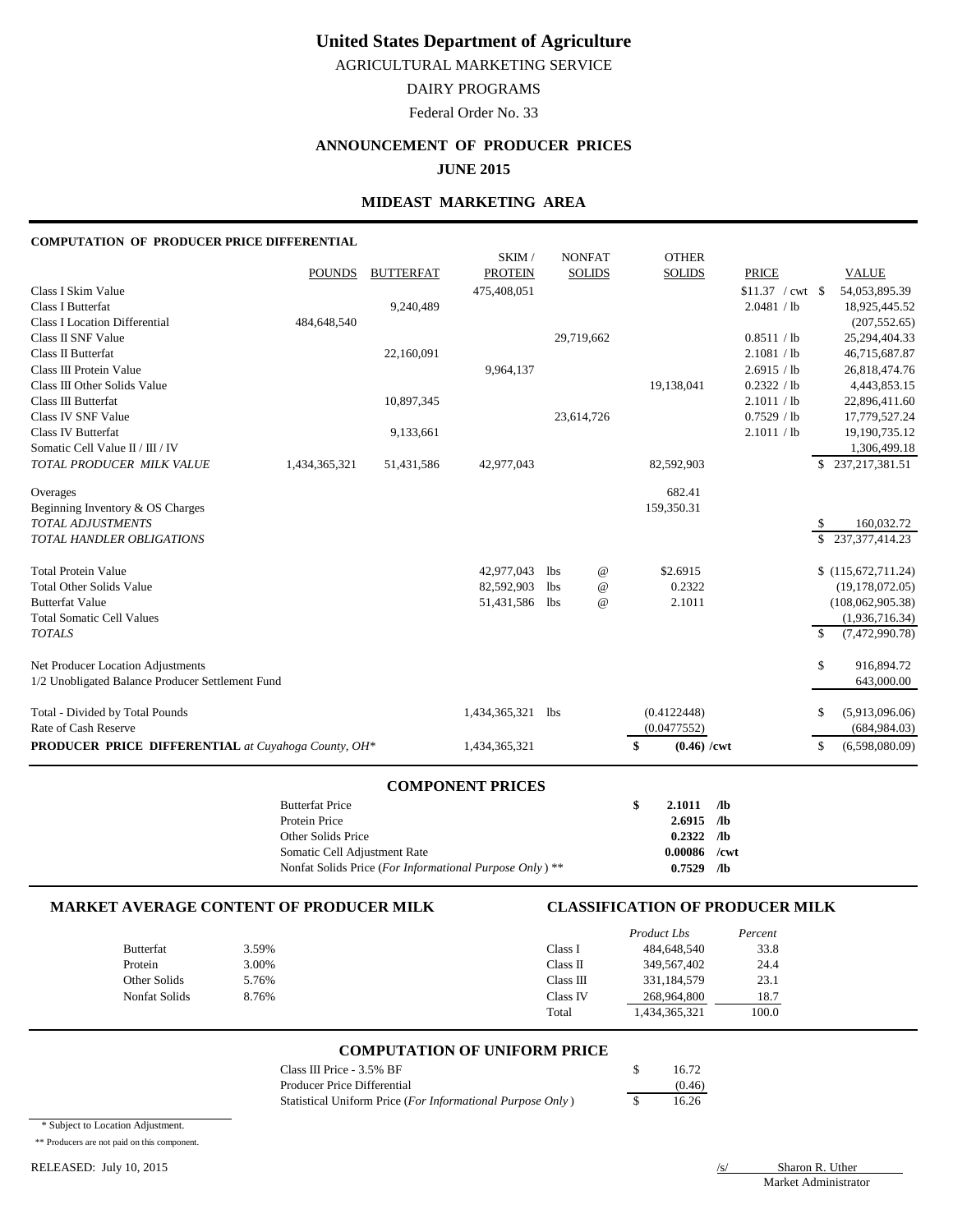AGRICULTURAL MARKETING SERVICE

DAIRY PROGRAMS

Federal Order No. 33

# **ANNOUNCEMENT OF PRODUCER PRICES**

**JULY 2015**

## **MIDEAST MARKETING AREA**

#### **COMPUTATION OF PRODUCER PRICE DIFFERENTIAL**

|                                                               | <b>COMPONENT PRICES</b> |                  |                |     |                 |    |                            |                            |                     |                                  |
|---------------------------------------------------------------|-------------------------|------------------|----------------|-----|-----------------|----|----------------------------|----------------------------|---------------------|----------------------------------|
| PRODUCER PRICE DIFFERENTIAL at Cuyahoga County, OH*           |                         |                  | 1,437,359,250  |     |                 | \$ | $(0.17)$ /cwt              |                            | \$                  | (2,443,511.09)                   |
| Total - Divided by Total Pounds<br>Rate of Cash Reserve       |                         |                  | 1,437,359,250  | lbs |                 |    | (0.1287255)<br>(0.0412745) |                            | \$                  | (1,850,248.25)<br>(593, 262.84)  |
| 1/2 Unobligated Balance Producer Settlement Fund              |                         |                  |                |     |                 |    |                            |                            |                     | 696,000.00                       |
| Net Producer Location Adjustments                             |                         |                  |                |     |                 |    |                            |                            | \$                  | 960,305.07                       |
| <b>Total Somatic Cell Values</b><br><b>TOTALS</b>             |                         |                  |                |     |                 |    |                            |                            | $\mathcal{S}$       | (1,782,123.56)<br>(3,506,553.32) |
| <b>Butterfat Value</b>                                        |                         |                  | 51,413,368     | lbs | $^{\circ}$      |    | 2.1125                     |                            |                     | (108, 610, 739.97)               |
| <b>Total Other Solids Value</b>                               |                         |                  | 82,613,931     | lbs | $^{\copyright}$ |    | 0.2004                     |                            |                     | (16, 555, 831.79)                |
| <b>Total Protein Value</b>                                    |                         |                  | 42,935,263     | lbs | $^{\,a}$        |    | \$2.6070                   |                            |                     | \$(111,932,230.69)               |
| <b>TOTAL ADJUSTMENTS</b><br>TOTAL HANDLER OBLIGATIONS         |                         |                  |                |     |                 |    |                            |                            | \$<br>$\mathcal{S}$ | 190,168.73<br>235, 374, 372. 69  |
| Beginning Inventory & OS Charges                              |                         |                  |                |     |                 |    | 119,508.05                 |                            |                     |                                  |
| Overages                                                      |                         |                  |                |     |                 |    | 70,660.68                  |                            |                     |                                  |
| Somatic Cell Value II / III / IV<br>TOTAL PRODUCER MILK VALUE | 1,437,359,250           | 51,413,368       | 42,935,263     |     |                 |    | 82,613,931                 |                            |                     | 1,189,815.08<br>\$235,184,203.96 |
| Class IV Butterfat                                            |                         | 8,261,128        |                |     |                 |    |                            | 2.1125 / lb                |                     | 17,451,632.96                    |
| Class IV SNF Value                                            |                         |                  |                |     | 23,660,753      |    |                            | 0.6621 / lb                |                     | 15,665,784.52                    |
| Class III Butterfat                                           |                         | 10,915,793       |                |     |                 |    |                            | 2.1125 / lb                |                     | 23,059,612.75                    |
| Class III Other Solids Value                                  |                         |                  |                |     |                 |    | 17, 161, 267               | 0.2004 / lb                |                     | 3,439,117.86                     |
| Class III Protein Value                                       |                         |                  | 8,925,140      |     |                 |    |                            | 2.6070 / lb                |                     | 23, 267, 840.03                  |
| Class II SNF Value<br><b>Class II Butterfat</b>               |                         | 22,570,374       |                |     | 30,693,056      |    |                            | 0.8389 / lb<br>2.1195 / lb |                     | 25,748,404.69<br>47,837,907.70   |
| <b>Class I Location Differential</b>                          | 507,898,920             |                  |                |     |                 |    |                            |                            |                     | (226, 453.84)                    |
| <b>Class I Butterfat</b>                                      |                         | 9,666,073        |                |     |                 |    |                            | 2.1315 / lb                |                     | 20,603,234.61                    |
| Class I Skim Value                                            |                         |                  | 498,232,847    |     |                 |    |                            | $$11.47$ / cwt \\$         |                     | 57,147,307.60                    |
|                                                               | <b>POUNDS</b>           | <b>BUTTERFAT</b> | <b>PROTEIN</b> |     | <b>SOLIDS</b>   |    | <b>SOLIDS</b>              | <b>PRICE</b>               |                     | <b>VALUE</b>                     |
|                                                               |                         |                  | SKIM/          |     | <b>NONFAT</b>   |    | <b>OTHER</b>               |                            |                     |                                  |

| $2.1125$ /lb |                                                                |
|--------------|----------------------------------------------------------------|
|              |                                                                |
|              |                                                                |
|              |                                                                |
|              |                                                                |
|              | $2.6070$ /lb<br>$0.2004$ /lb<br>$0.00085$ /cwt<br>$0.6621$ /lb |

#### **MARKET AVERAGE CONTENT OF PRODUCER MILK CLASSIFICATION OF PRODUCER MILK**

|                      |       |           | Product Lbs   | Percent |
|----------------------|-------|-----------|---------------|---------|
| <b>Butterfat</b>     | 3.58% | Class I   | 507,898,920   | 35.3    |
| Protein              | 2.99% | Class II  | 361,593,094   | 25.2    |
| Other Solids         | 5.75% | Class III | 298,683,789   | 20.8    |
| <b>Nonfat Solids</b> | 8.74% | Class IV  | 269, 183, 447 | 18.7    |
|                      |       | Total     | .437,359,250  | 100.0   |

#### **COMPUTATION OF UNIFORM PRICE**

| Class III Price - 3.5% BF                                  | 16.33  |
|------------------------------------------------------------|--------|
| Producer Price Differential                                | (0.17) |
| Statistical Uniform Price (For Informational Purpose Only) | 16.16  |

\* Subject to Location Adjustment.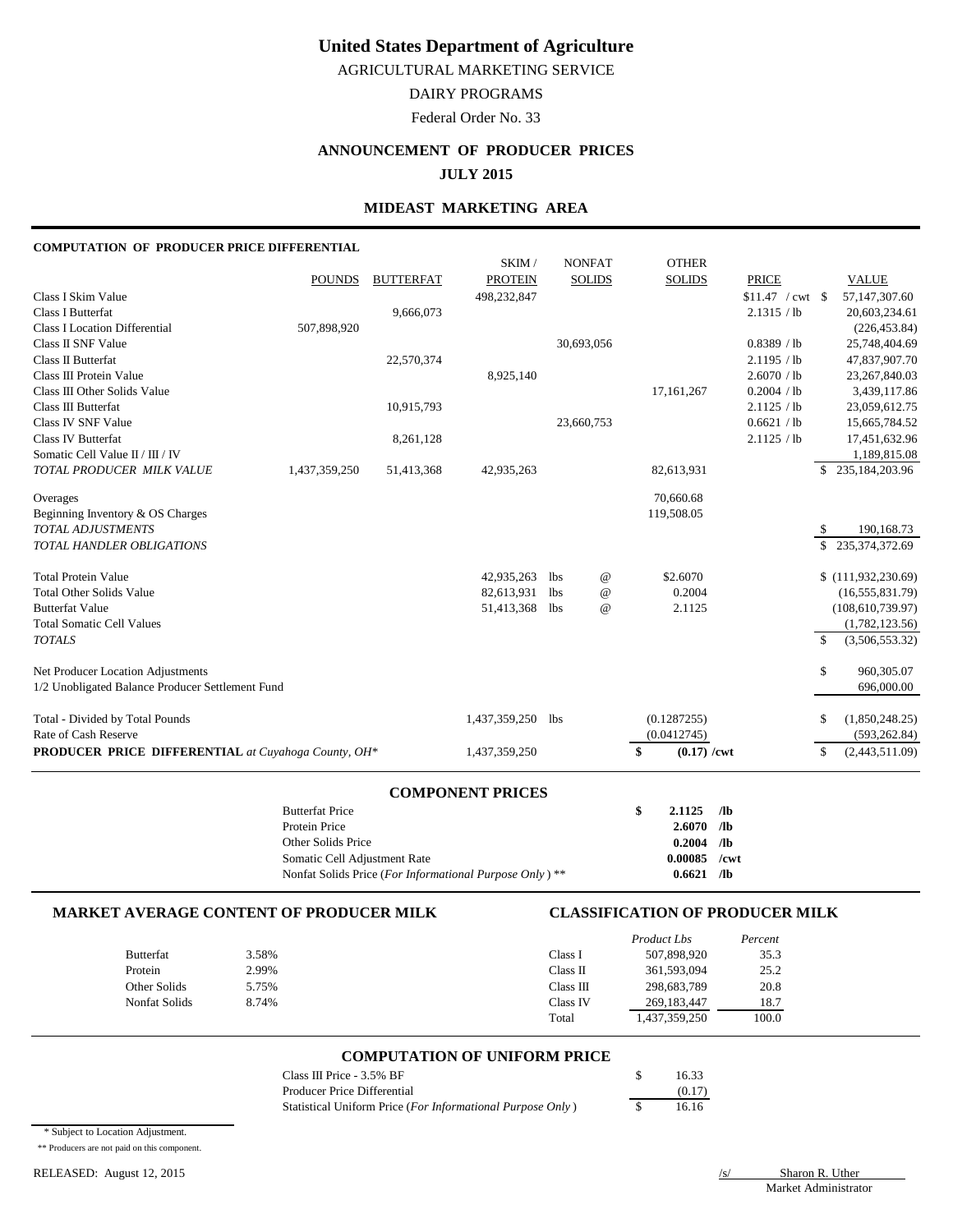AGRICULTURAL MARKETING SERVICE

# DAIRY PROGRAMS

Federal Order No. 33

# **ANNOUNCEMENT OF PRODUCER PRICES AUGUST 2015**

# **MIDEAST MARKETING AREA**

#### **COMPUTATION OF PRODUCER PRICE DIFFERENTIAL**

|                                                     |               |                  | SKIM/             |            | <b>NONFAT</b>   | <b>OTHER</b>        |                    |              |                      |
|-----------------------------------------------------|---------------|------------------|-------------------|------------|-----------------|---------------------|--------------------|--------------|----------------------|
|                                                     | <b>POUNDS</b> | <b>BUTTERFAT</b> | <b>PROTEIN</b>    |            | <b>SOLIDS</b>   | <b>SOLIDS</b>       | <b>PRICE</b>       |              | <b>VALUE</b>         |
| Class I Skim Value                                  |               |                  | 513, 101, 467     |            |                 |                     | $$11.13$ / cwt \\$ |              | 57,108,193.30        |
| <b>Class I Butterfat</b>                            |               | 9,529,782        |                   |            |                 |                     | 2.1532 / lb        |              | 20,519,526.61        |
| <b>Class I Location Differential</b>                | 522,631,249   |                  |                   |            |                 |                     |                    |              | (217, 847.80)        |
| Class II SNF Value                                  |               |                  |                   |            | 32,743,472      |                     | 0.7578 / lb        |              | 24,813,003.10        |
| Class II Butterfat                                  |               | 22,689,297       |                   |            |                 |                     | 2.2744 / lb        |              | 51,604,537.06        |
| Class III Protein Value                             |               |                  | 8,282,159         |            |                 |                     | 2.5692 / lb        |              | 21,278,522.93        |
| Class III Other Solids Value                        |               |                  |                   |            |                 | 15,810,505          | 0.1151 / lb        |              | 1,819,789.12         |
| Class III Butterfat                                 |               | 10,553,475       |                   |            |                 |                     | 2.2674 / lb        |              | 23,928,949.22        |
| Class IV SNF Value                                  |               |                  |                   |            | 21,456,788      |                     | 0.5707 / lb        |              | 12,245,388.88        |
| <b>Class IV Butterfat</b>                           |               | 8,234,088        |                   |            |                 |                     | 2.2674 / lb        |              | 18,669,971.14        |
| Somatic Cell Value II / III / IV                    |               |                  |                   |            |                 |                     |                    |              | 1,143,331.50         |
| TOTAL PRODUCER MILK VALUE                           | 1,426,751,814 | 51,006,642       | 42,925,730        |            |                 | 81,885,995          |                    |              | \$232,913,365.06     |
| Overages                                            |               |                  |                   |            |                 | 23,326.42           |                    |              |                      |
| Beginning Inventory & OS Charges                    |               |                  |                   |            |                 | 134,146.75          |                    |              |                      |
| <b>TOTAL ADJUSTMENTS</b>                            |               |                  |                   |            |                 |                     |                    | <sup>S</sup> | 157,473.17           |
| <b>TOTAL HANDLER OBLIGATIONS</b>                    |               |                  |                   |            |                 |                     |                    | \$           | 233,070,838.23       |
| <b>Total Protein Value</b>                          |               |                  | 42,925,730        | lbs        | $^{\copyright}$ | \$2.5692            |                    |              | \$(110, 284, 785.49) |
| <b>Total Other Solids Value</b>                     |               |                  | 81,885,995        | <b>lbs</b> | $^{\copyright}$ | 0.1151              |                    |              | (9,425,078.02)       |
| <b>Butterfat Value</b>                              |               |                  | 51,006,642        | <b>lbs</b> | $\omega$        | 2.2674              |                    |              | (115,652,460.08)     |
| <b>Total Somatic Cell Values</b>                    |               |                  |                   |            |                 |                     |                    |              | (1,760,270.30)       |
| <b>TOTALS</b>                                       |               |                  |                   |            |                 |                     |                    | $\mathbb{S}$ | (4,051,755.66)       |
| Net Producer Location Adjustments                   |               |                  |                   |            |                 |                     |                    | \$           | 919,292.28           |
| 1/2 Unobligated Balance Producer Settlement Fund    |               |                  |                   |            |                 |                     |                    |              | 612,000.00           |
| Total - Divided by Total Pounds                     |               |                  | 1,426,751,814 lbs |            |                 | (0.1766575)         |                    | \$           | (2,520,463.38)       |
| Rate of Cash Reserve                                |               |                  |                   |            |                 | (0.0433425)         |                    |              | (618, 389.90)        |
| PRODUCER PRICE DIFFERENTIAL at Cuyahoga County, OH* |               |                  | 1,426,751,814     |            |                 | \$<br>$(0.22)$ /cwt |                    | \$           | (3,138,853.28)       |

# **COMPONENT PRICES**

| <b>Butterfat Price</b>                                  | 2.2674         | /1 <sub>b</sub> |
|---------------------------------------------------------|----------------|-----------------|
| Protein Price                                           | $2.5692$ /lb   |                 |
| Other Solids Price                                      | $0.1151$ /lb   |                 |
| Somatic Cell Adjustment Rate                            | $0.00087$ /cwt |                 |
| Nonfat Solids Price (For Informational Purpose Only) ** | 0.5707         | /lb             |

## **MARKET AVERAGE CONTENT OF PRODUCER MILK CLASSIFICATION OF PRODUCER MILK**

|                  |       |           | <i>Product Lbs</i> | Percent |
|------------------|-------|-----------|--------------------|---------|
| <b>Butterfat</b> | 3.58% | Class 1   | 522,631,249        | 36.6    |
| Protein          | 3.01% | Class II  | 383,743,076        | 26.9    |
| Other Solids     | 5.74% | Class III | 275,909,870        | 19.3    |
| Nonfat Solids    | 8.75% | Class IV  | 244,467,619        | 17.2    |
|                  |       | Total     | 1,426,751,814      | 100.0   |

## **COMPUTATION OF UNIFORM PRICE**

| Class III Price - 3.5% BF                                  | 16.27  |
|------------------------------------------------------------|--------|
| Producer Price Differential                                | (0.22) |
| Statistical Uniform Price (For Informational Purpose Only) | 16.05  |

\* Subject to Location Adjustment.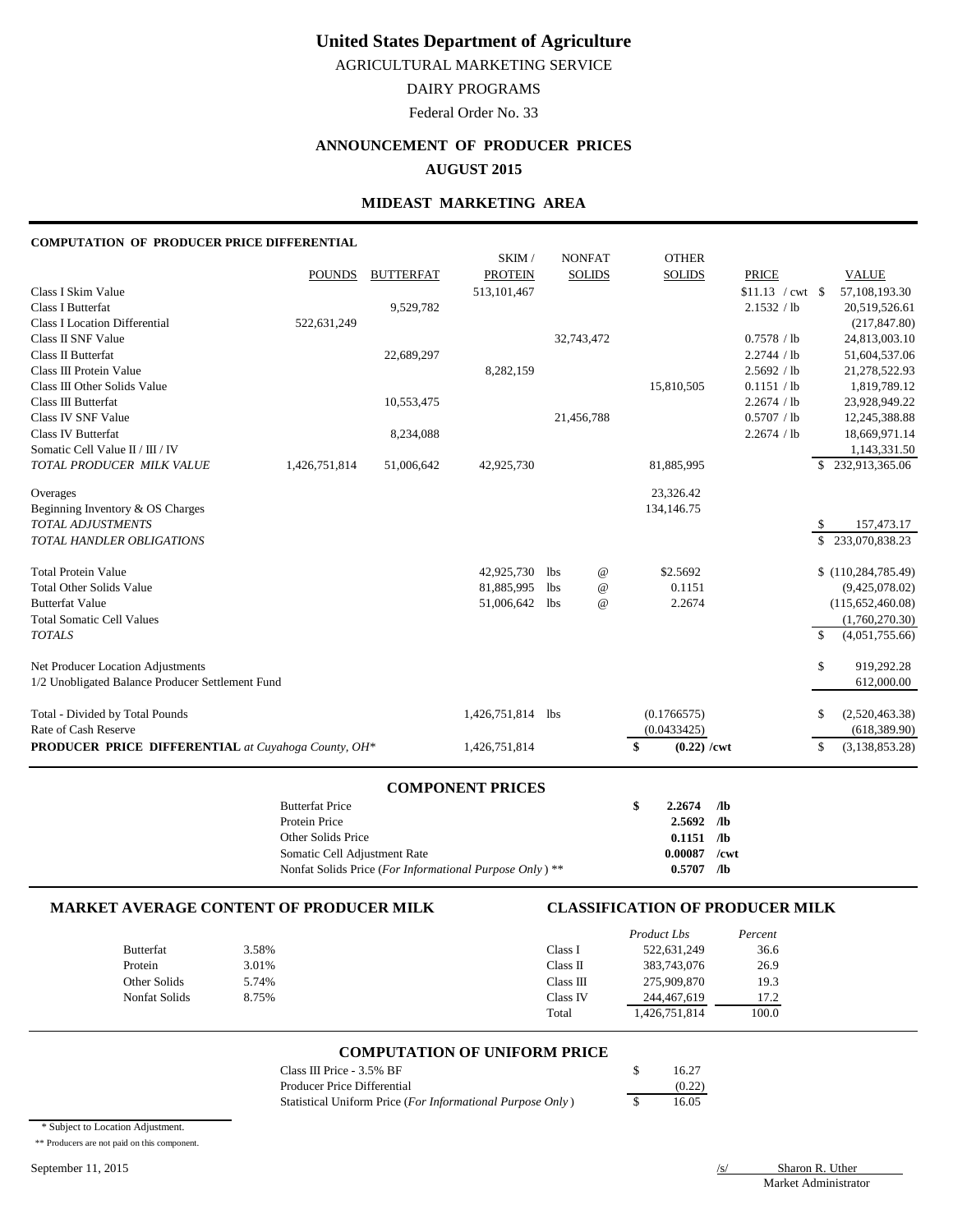AGRICULTURAL MARKETING SERVICE

DAIRY PROGRAMS

Federal Order No. 33

# **ANNOUNCEMENT OF PRODUCER PRICES SEPTEMBER 2015**

#### **MIDEAST MARKETING AREA**

#### **COMPUTATION OF PRODUCER PRICE DIFFERENTIAL**

|                                                            |               |                  | SKIM/          |            | <b>NONFAT</b>   | <b>OTHER</b>      |                          |     |                    |
|------------------------------------------------------------|---------------|------------------|----------------|------------|-----------------|-------------------|--------------------------|-----|--------------------|
|                                                            | <b>POUNDS</b> | <b>BUTTERFAT</b> | <b>PROTEIN</b> |            | <b>SOLIDS</b>   | <b>SOLIDS</b>     | <b>PRICE</b>             |     | <b>VALUE</b>       |
| Class I Skim Value                                         |               |                  | 512,002,422    |            |                 |                   | $$11.08 / \text{cwt}$ \$ |     | 56,729,868.35      |
| Class I Butterfat                                          |               | 9,384,834        |                |            |                 |                   | 2.1853 / lb              |     | 20,508,677.73      |
| <b>Class I Location Differential</b>                       | 521,387,256   |                  |                |            |                 |                   |                          |     | (228, 641.04)      |
| Class II SNF Value                                         |               |                  |                |            | 30,608,111      |                   | 0.6567 / lb              |     | 20,100,346.51      |
| Class II Butterfat                                         |               | 21,129,941       |                |            |                 |                   | 2.7601 / lb              |     | 58,320,750.21      |
| Class III Protein Value                                    |               |                  | 13,871,544     |            |                 |                   | 1.9801 / lb              |     | 27,467,044.31      |
| Class III Other Solids Value                               |               |                  |                |            |                 | 26,077,193        | 0.0465 / lb              |     | 1,212,589.46       |
| Class III Butterfat                                        |               | 16,159,106       |                |            |                 |                   | 2.7531 / lb              |     | 44,487,634.74      |
| Class IV SNF Value                                         |               |                  |                |            | 19,841,729      |                   | 0.6266 / lb              |     | 12,432,827.42      |
| Class IV Butterfat                                         |               | 10,033,765       |                |            |                 |                   | 2.7531 / lb              |     | 27,623,958.43      |
| Somatic Cell Value II / III / IV                           |               |                  |                |            |                 |                   |                          |     | 1,383,119.95       |
| TOTAL PRODUCER MILK VALUE                                  | 1,560,463,958 | 56,707,646       | 47,564,680     |            |                 | 89,451,697        |                          |     | \$270,038,176.07   |
| Overages                                                   |               |                  |                |            |                 | 3,925.67          |                          |     |                    |
| Beginning Inventory & OS Charges                           |               |                  |                |            |                 | 143,362.27        |                          |     |                    |
| <b>TOTAL ADJUSTMENTS</b>                                   |               |                  |                |            |                 |                   |                          |     | 147,287.94         |
| TOTAL HANDLER OBLIGATIONS                                  |               |                  |                |            |                 |                   |                          |     | \$270,185,464.01   |
| <b>Total Protein Value</b>                                 |               |                  | 47,564,680     | <b>lbs</b> | $^{\copyright}$ | \$1.9801          |                          | \$  | (94, 182, 822.86)  |
| <b>Total Other Solids Value</b>                            |               |                  | 89,451,697     | <b>lbs</b> | $^{\circ}$      | 0.0465            |                          |     | (4,159,503.94)     |
| <b>Butterfat Value</b>                                     |               |                  | 56,707,646     | <b>lbs</b> | $\omega$        | 2.7531            |                          |     | (156, 121, 820.22) |
| <b>Total Somatic Cell Values</b>                           |               |                  |                |            |                 |                   |                          |     | (2,026,988.21)     |
| <b>TOTALS</b>                                              |               |                  |                |            |                 |                   |                          | \$. | 13,694,328.78      |
| Net Producer Location Adjustments                          |               |                  |                |            |                 |                   |                          | \$  | 1,237,122.01       |
| 1/2 Unobligated Balance Producer Settlement Fund           |               |                  |                |            |                 |                   |                          |     | 670,000.00         |
| Total - Divided by Total Pounds                            |               |                  | 1,560,463,958  | lbs        |                 | 0.9997957         |                          | \$  | 15,601,450.79      |
| Rate of Cash Reserve                                       |               |                  |                |            |                 | (0.0497957)       |                          |     | (777, 043.95)      |
| <b>PRODUCER PRICE DIFFERENTIAL</b> at Cuyahoga County, OH* |               |                  | 1,560,463,958  |            |                 | \$<br>$0.95$ /cwt |                          | \$  | 14,824,406.84      |

#### **COMPONENT PRICES**

| <b>Butterfat Price</b>                                             | s | 2.7531       | /lb     |
|--------------------------------------------------------------------|---|--------------|---------|
| Protein Price                                                      |   | 1.9801       | /lb     |
| Other Solids Price                                                 |   | $0.0465$ /lb |         |
| Somatic Cell Adjustment Rate                                       |   | 0.00086      | $/$ cwt |
| Nonfat Solids Price (For Informational Purpose Only) <sup>**</sup> |   | 0.6266       | /lb     |

#### **MARKET AVERAGE CONTENT OF PRODUCER MILK CLASSIFICATION OF PRODUCER MILK**

|               |       |           | Product Lbs   | Percent |
|---------------|-------|-----------|---------------|---------|
| Butterfat     | 3.63% | Class I   | 521,387,256   | 33.4    |
| Protein       | 3.05% | Class II  | 357,069,564   | 22.9    |
| Other Solids  | 5.73% | Class III | 454,263,865   | 29.1    |
| Nonfat Solids | 8.78% | Class IV  | 227, 743, 273 | 14.6    |
|               |       | Total     | 1,560,463,958 | 100.0   |

### **COMPUTATION OF UNIFORM PRICE**

| Class III Price - 3.5% BF                                  | 15.82 |
|------------------------------------------------------------|-------|
| Producer Price Differential                                | 0.95  |
| Statistical Uniform Price (For Informational Purpose Only) | 16.77 |

\* Subject to Location Adjustment.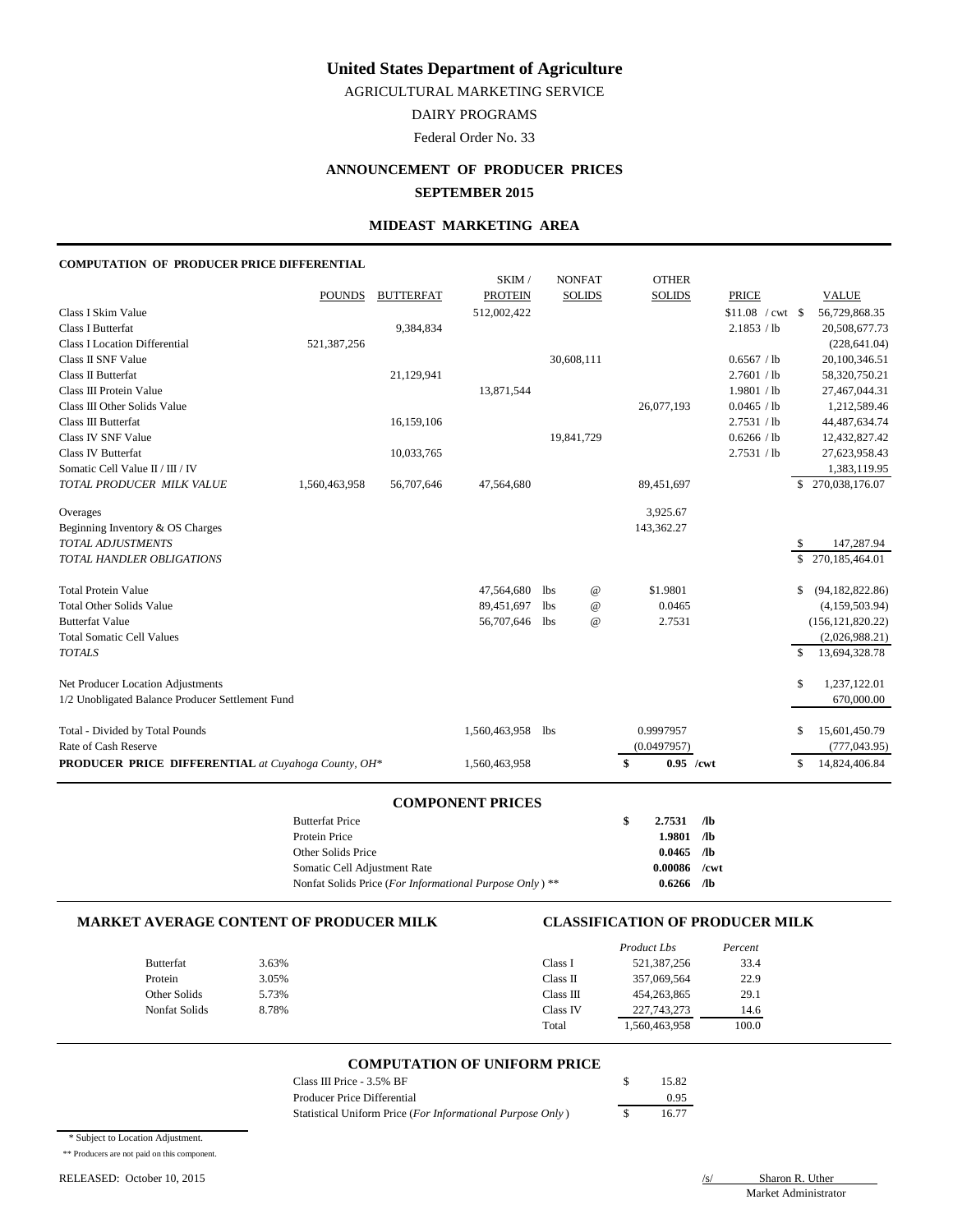AGRICULTURAL MARKETING SERVICE

DAIRY PROGRAMS

Federal Order No. 33

# **ANNOUNCEMENT OF PRODUCER PRICES OCTOBER 2015**

#### **MIDEAST MARKETING AREA**

#### **COMPUTATION OF PRODUCER PRICE DIFFERENTIAL**

|                                                            |               |                  | SKIM/          |            | <b>NONFAT</b>             | <b>OTHER</b>      |              |               |                  |
|------------------------------------------------------------|---------------|------------------|----------------|------------|---------------------------|-------------------|--------------|---------------|------------------|
|                                                            | <b>POUNDS</b> | <b>BUTTERFAT</b> | <b>PROTEIN</b> |            | <b>SOLIDS</b>             | <b>SOLIDS</b>     | <b>PRICE</b> |               | <b>VALUE</b>     |
| Class I Skim Value                                         |               |                  | 551,296,371    |            |                           |                   |              |               | 47,246,098.99    |
| Class I Butterfat                                          |               | 10,348,448       |                |            |                           |                   | 2.7352 / lb  |               | 28,305,074.93    |
| <b>Class I Location Differential</b>                       | 561,644,819   |                  |                |            |                           |                   |              |               | (242, 112.37)    |
| Class II SNF Value                                         |               |                  |                |            | 28,293,853                |                   | 0.7178 / lb  |               | 20,309,327.71    |
| Class II Butterfat                                         |               | 21,347,834       |                |            |                           |                   | 2.9157 / lb  |               | 62,243,879.60    |
| Class III Protein Value                                    |               |                  | 16,524,522     |            |                           |                   | 1.7019 / lb  |               | 28,123,083.99    |
| Class III Other Solids Value                               |               |                  |                |            |                           | 30,026,861        | 0.0328 / lb  |               | 984,881.08       |
| Class III Butterfat                                        |               | 19,091,994       |                |            |                           |                   | 2.9087 / lb  |               | 55,532,882.96    |
| Class IV SNF Value                                         |               |                  |                |            | 20,912,582                |                   | 0.7200 / lb  |               | 15,057,059.04    |
| Class IV Butterfat                                         |               | 11,060,907       |                |            |                           |                   | 2.9087 / lb  |               | 32,172,860.18    |
| Somatic Cell Value II / III / IV                           |               |                  |                |            |                           |                   |              |               | 1,583,699.20     |
| TOTAL PRODUCER MILK VALUE                                  | 1,651,382,557 | 61,849,183       | 52,012,458     |            |                           | 94,593,558        |              |               | \$291,316,735.31 |
| Overages                                                   |               |                  |                |            |                           | 25,647.45         |              |               |                  |
| Beginning Inventory & OS Charges                           |               |                  |                |            |                           | 78,931.10         |              |               |                  |
| <b>TOTAL ADJUSTMENTS</b>                                   |               |                  |                |            |                           |                   |              | S             | 104,578.55       |
| TOTAL HANDLER OBLIGATIONS                                  |               |                  |                |            |                           |                   |              | \$            | 291,421,313.86   |
| <b>Total Protein Value</b>                                 |               |                  | 52,012,458     | lbs        | $^\text{\textregistered}$ | \$1.7019          |              | \$            | (88,520,002.29)  |
| <b>Total Other Solids Value</b>                            |               |                  | 94,593,558     | <b>lbs</b> | $^{\copyright}$           | 0.0328            |              |               | (3,102,668.74)   |
| <b>Butterfat Value</b>                                     |               |                  | 61,849,183     | <b>lbs</b> | $\omega$                  | 2.9087            |              |               | (179,900,718.57) |
| <b>Total Somatic Cell Values</b>                           |               |                  |                |            |                           |                   |              |               | (2,370,834.39)   |
| <b>TOTALS</b>                                              |               |                  |                |            |                           |                   |              | $\mathcal{S}$ | 17,527,089.87    |
| Net Producer Location Adjustments                          |               |                  |                |            |                           |                   |              | \$            | 1,191,998.86     |
| 1/2 Unobligated Balance Producer Settlement Fund           |               |                  |                |            |                           |                   |              |               | 741,000.00       |
| Total - Divided by Total Pounds                            |               |                  | 1,651,382,557  | <b>lbs</b> |                           | 1.1784119         |              | S             | 19,460,088.73    |
| Rate of Cash Reserve                                       |               |                  |                |            |                           | (0.0484119)       |              |               | (799, 465.67)    |
| <b>PRODUCER PRICE DIFFERENTIAL</b> at Cuyahoga County, OH* |               |                  | 1,651,382,557  |            |                           | \$<br>$1.13$ /cwt |              | \$            | 18,660,623.06    |
|                                                            |               |                  |                |            |                           |                   |              |               |                  |

#### **COMPONENT PRICES**

| <b>Butterfat Price</b>                                             | s | 2.9087  | /1 <sub>b</sub> |
|--------------------------------------------------------------------|---|---------|-----------------|
| Protein Price                                                      |   | 1.7019  | /lb             |
| Other Solids Price                                                 |   | 0.0328  | /lb             |
| Somatic Cell Adjustment Rate                                       |   | 0.00084 | /cwt            |
| Nonfat Solids Price (For Informational Purpose Only) <sup>**</sup> |   | 0.7200  | /lb             |

#### **MARKET AVERAGE CONTENT OF PRODUCER MILK CLASSIFICATION OF PRODUCER MILK**

|                  |       |           | <b>Product Lbs</b> | Percent |
|------------------|-------|-----------|--------------------|---------|
| <b>Butterfat</b> | 3.75% | Class I   | 561,644,819        | 34.0    |
| Protein          | 3.15% | Class II  | 328,146,931        | 19.9    |
| Other Solids     | 5.73% | Class III | 523,673,562        | 31.7    |
| Nonfat Solids    | 8.88% | Class IV  | 237,917,245        | 14.4    |
|                  |       | Total     | 1,651,382,557      | 100.0   |

# **COMPUTATION OF UNIFORM PRICE**

| Class III Price - 3.5% BF                                  | 15.46 |
|------------------------------------------------------------|-------|
| Producer Price Differential                                | 1.13  |
| Statistical Uniform Price (For Informational Purpose Only) | 16.59 |

|  | * Subject to Location Adjustment. |
|--|-----------------------------------|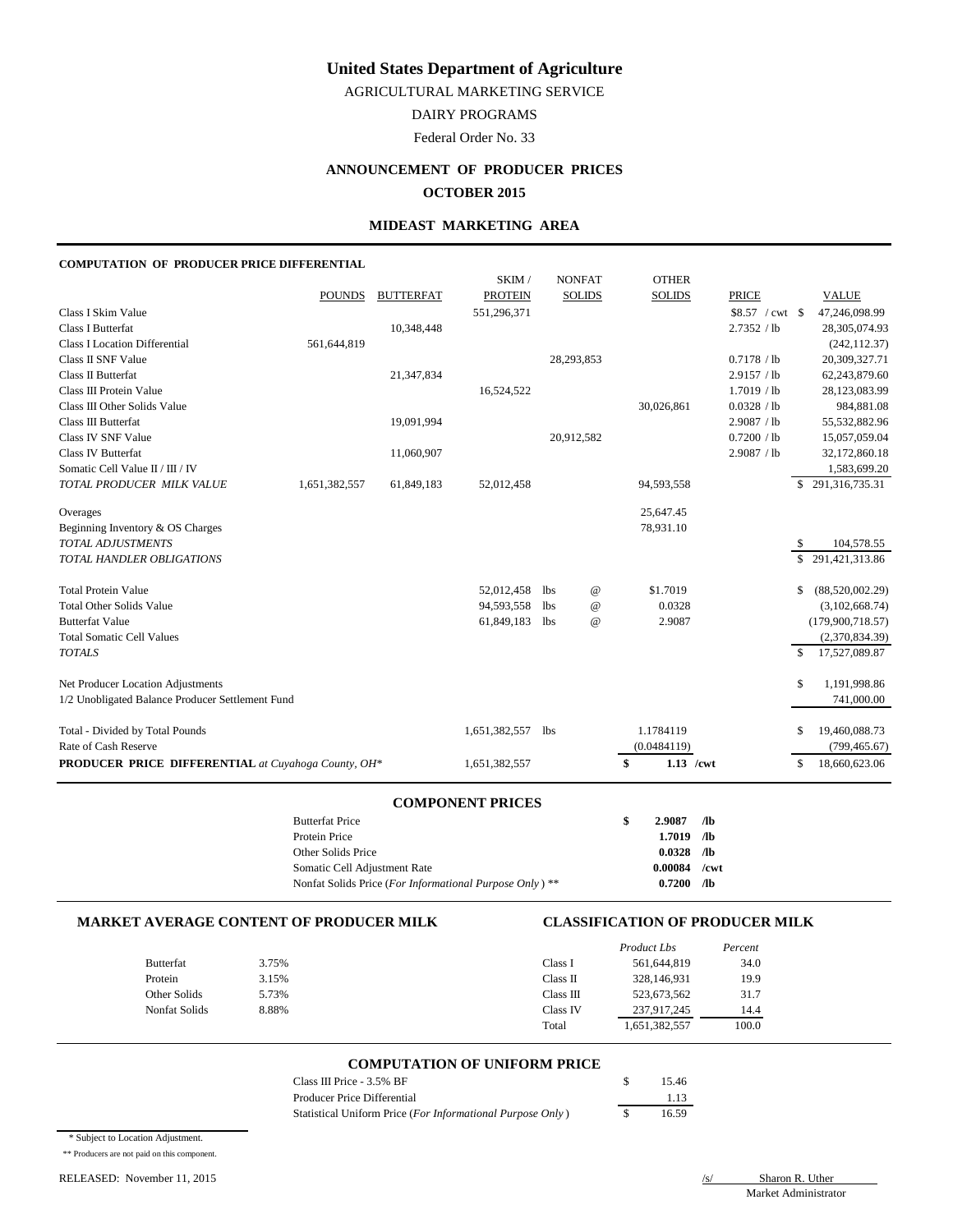AGRICULTURAL MARKETING SERVICE

DAIRY PROGRAMS

Federal Order No. 33

# **ANNOUNCEMENT OF PRODUCER PRICES**

**NOVEMBER 2015**

## **MIDEAST MARKETING AREA**

## **COMPUTATION OF PRODUCER PRICE DIFFERENTIAL**

|                                                                                    | <b>Butterfat Price</b> |                  | <b>COMPONENT PRICES</b> |            |                  | \$<br>3.1830                   | /1 <sub>b</sub> |     |                                |
|------------------------------------------------------------------------------------|------------------------|------------------|-------------------------|------------|------------------|--------------------------------|-----------------|-----|--------------------------------|
|                                                                                    |                        |                  |                         |            |                  |                                |                 |     |                                |
| Rate of Cash Reserve<br><b>PRODUCER PRICE DIFFERENTIAL</b> at Cuyahoga County, OH* |                        |                  | 1,492,371,840           |            |                  | (0.0464506)<br>\$<br>1.85 /cwt |                 | \$  | (693, 215.67)<br>27,608,879.68 |
| Total - Divided by Total Pounds                                                    |                        |                  | 1,492,371,840           | <b>lbs</b> |                  | 1.8964506                      |                 | \$  | 28,302,095.35                  |
| 1/2 Unobligated Balance Producer Settlement Fund                                   |                        |                  |                         |            |                  |                                |                 |     | 776,000.00                     |
| Net Producer Location Adjustments                                                  |                        |                  |                         |            |                  |                                |                 | \$  | 1,069,289.85                   |
| <b>TOTALS</b>                                                                      |                        |                  |                         |            |                  |                                |                 | \$. | 26,456,805.50                  |
| <b>Total Somatic Cell Values</b>                                                   |                        |                  |                         |            |                  |                                |                 |     | (2,039,986.82)                 |
| <b>Butterfat Value</b>                                                             |                        |                  | 56,644,316              | lbs        | $\boldsymbol{a}$ | 3.1830                         |                 |     | (180, 298, 857.84)             |
| <b>Total Other Solids Value</b>                                                    |                        |                  | 85,480,746              | <b>lbs</b> | $\boldsymbol{a}$ | 0.0361                         |                 |     | (3,085,854.93)                 |
| <b>Total Protein Value</b>                                                         |                        |                  | 47,430,553              | <b>lbs</b> | $^{\copyright}$  | \$1.3205                       |                 | \$  | (62, 632, 045.24)              |
| TOTAL HANDLER OBLIGATIONS                                                          |                        |                  |                         |            |                  |                                |                 | \$. | 274,513,550.33                 |
| <b>TOTAL ADJUSTMENTS</b>                                                           |                        |                  |                         |            |                  |                                |                 | \$  | 74,543.34                      |
| Beginning Inventory & OS Charges                                                   |                        |                  |                         |            |                  | 20,402.82                      |                 |     |                                |
| Overages                                                                           |                        |                  |                         |            |                  | 54,140.52                      |                 |     |                                |
| TOTAL PRODUCER MILK VALUE                                                          | 1,492,371,840          | 56,644,316       | 47,430,553              |            |                  | 85,480,746                     |                 |     | 274,439,006.99                 |
| Somatic Cell Value II / III / IV                                                   |                        | 10,247,058       |                         |            |                  |                                | 3.1830 / lb     |     | 32,616,385.63<br>1,250,658.09  |
| Class IV SNF Value<br><b>Class IV Butterfat</b>                                    |                        |                  |                         |            | 23,552,536       |                                | 0.6627 / lb     |     | 15,608,265.60                  |
| <b>Class III Butterfat</b>                                                         |                        | 17,993,219       |                         |            |                  |                                | 3.1830 / lb     |     | 57,272,416.11                  |
| Class III Other Solids Value                                                       |                        |                  |                         |            |                  | 29,473,846                     | 0.0361 / lb     |     | 1,064,005.86                   |
| Class III Protein Value                                                            |                        |                  | 16,374,219              |            |                  |                                | 1.3205 / lb     |     | 21,622,156.19                  |
| Class II Butterfat                                                                 |                        | 18,199,524       |                         |            |                  |                                | 3.1900 / lb     |     | 58,056,481.56                  |
| Class II SNF Value                                                                 |                        |                  |                         |            | 14,597,884       |                                | 0.8167 / lb     |     | 11,922,091.85                  |
| <b>Class I Location Differential</b>                                               | 538,576,677            |                  |                         |            |                  |                                |                 |     | (225, 839.55)                  |
| <b>Class I Butterfat</b>                                                           |                        | 10,204,515       |                         |            |                  |                                | 2.8956 / lb     |     | 29,548,193.65                  |
| Class I Skim Value                                                                 |                        |                  | 528, 372, 162           |            |                  |                                |                 |     | 45,704,192.00                  |
|                                                                                    | <b>POUNDS</b>          | <b>BUTTERFAT</b> | <b>PROTEIN</b>          |            | <b>SOLIDS</b>    | <b>SOLIDS</b>                  | <b>PRICE</b>    |     | <b>VALUE</b>                   |
|                                                                                    |                        |                  | SKIM /                  |            | <b>NONFAT</b>    | <b>OTHER</b>                   |                 |     |                                |

| Dunchar Theo                                            |                |  |
|---------------------------------------------------------|----------------|--|
| Protein Price                                           | $1.3205$ /lb   |  |
| Other Solids Price                                      | $0.0361$ /lb   |  |
| Somatic Cell Adjustment Rate                            | $0.00083$ /cwt |  |
| Nonfat Solids Price (For Informational Purpose Only) ** | $0.6627$ /lb   |  |

#### **MARKET AVERAGE CONTENT OF PRODUCER MILK CLASSIFICATION OF PRODUCER MILK**

|                      |       |           | Product Lbs  | Percent |
|----------------------|-------|-----------|--------------|---------|
| Butterfat            | 3.80% | Class 1   | 538,576,677  | 36.1    |
| Protein              | 3.18% | Class II  | 176,018,516  | 11.8    |
| Other Solids         | 5.73% | Class III | 513,008,628  | 34.4    |
| <b>Nonfat Solids</b> | 8.91% | Class IV  | 264,768,019  | 17.7    |
|                      |       | Total     | .492,371,840 | 100.0   |

#### **COMPUTATION OF UNIFORM PRICE**

| Class III Price - 3.5% BF                                  | 15.30 |
|------------------------------------------------------------|-------|
| Producer Price Differential                                | 1.85  |
| Statistical Uniform Price (For Informational Purpose Only) | 17.15 |

\* Subject to Location Adjustment.